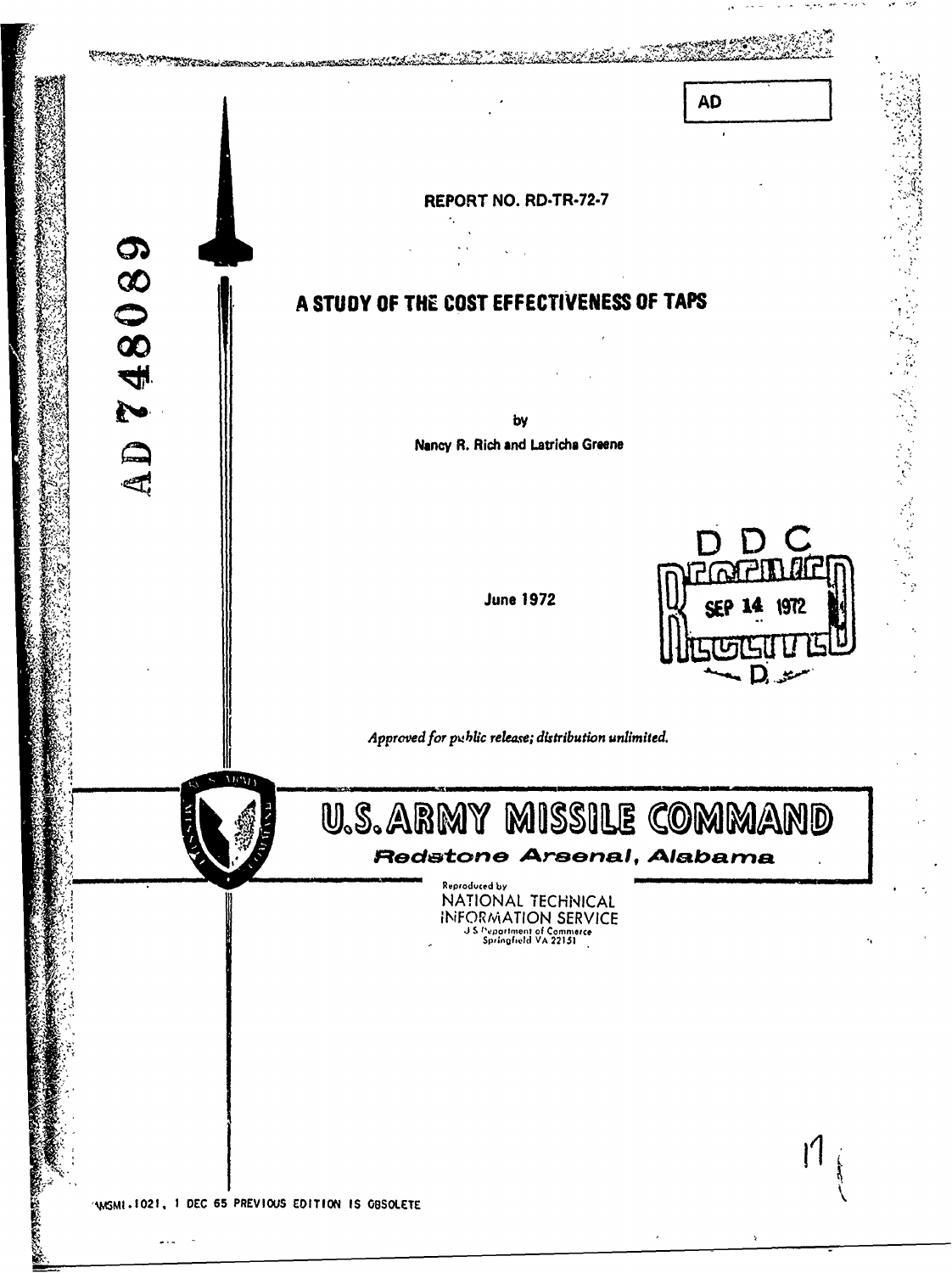## **DISPOSITION INSTRUCTIONS**

ጞ፟ዾ፟ጜ፨ፙፚጟዹቚቚዸፘቝዸ፝ቜ፼ቑዸ፝ቚዄ፝፞ቜጜ

sera al Maderik

まちょうこく こうきょう パイプリンク いちょうかい けいじゅう たいきょう

![](_page_1_Figure_1.jpeg)

es<br>L

 $\ddot{\ddot{\ }}$ 

Destroy this report when it is no longer needed. Do not return it to the originator.

## **DISCLAIMER**

The findings in this report are not to be construed as<br>an official Department of the Army position unless so<br>designated by other authorized documents.

#### TRADE NAMES

Use of trade names or manufacturers in this report<br>does not constitute an official indorsement or approval of the use of such commercial hardware or software.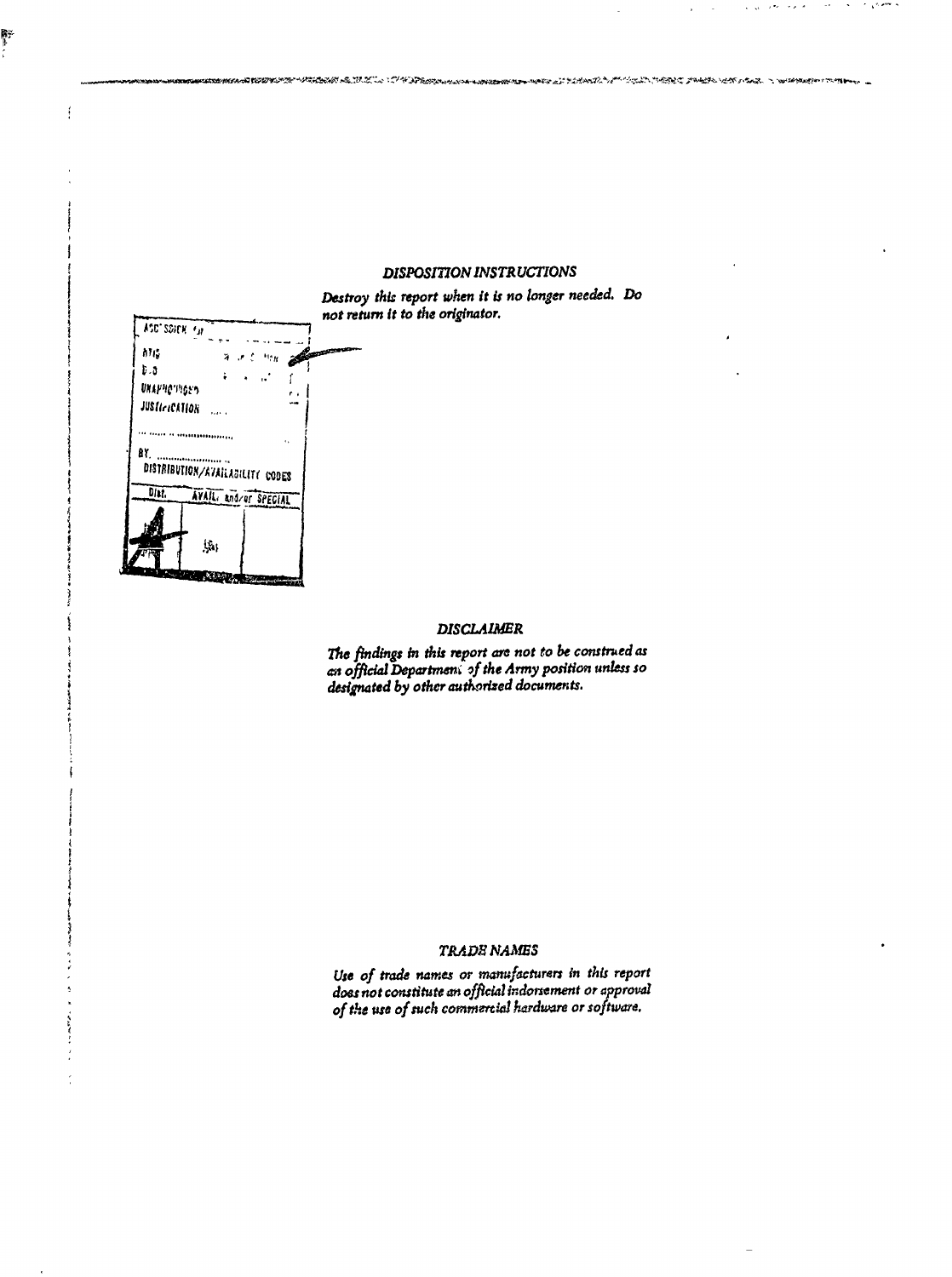| UNCLASSIFIED                                                                                                                                                                     |                                         |           | ままには、その他のことをする。 しょうかん アイディア アイディア アイディア アイディア アイディア アイディア アイディア アイディア・マイディア |
|----------------------------------------------------------------------------------------------------------------------------------------------------------------------------------|-----------------------------------------|-----------|-----------------------------------------------------------------------------|
| <b>Security Classification</b>                                                                                                                                                   |                                         |           |                                                                             |
|                                                                                                                                                                                  | DOCUMENT CONTROL DATA - R & D           |           |                                                                             |
| (Security classification of title, body of abstract and indexing ennotation must be entered when the overall report is classified)<br>1. ORIGINATING ACTIVITY (Corporate author) |                                         |           | 2a. REPORT SECURITY CLASSIFICATION                                          |
| Aeroballistics Directorate                                                                                                                                                       |                                         |           | UNCLASSIFIED                                                                |
| Directorate for Res, Dev, Eng & Ms1 Sys Lab                                                                                                                                      |                                         | 2b. GROUP |                                                                             |
| US Army Missile Command<br>Redstone Arsenal, Alabama 35809                                                                                                                       |                                         |           | NA                                                                          |
| 3. REPORT TITLE                                                                                                                                                                  |                                         |           |                                                                             |
| A STUDY OF THE COST EFFECTIVENESS OF TAPS                                                                                                                                        |                                         |           |                                                                             |
| 4. DESCRIPTIVE NOTES (Type of report and inclusive dates)                                                                                                                        |                                         |           |                                                                             |
| Technical Report                                                                                                                                                                 |                                         |           |                                                                             |
| 5. AUTHOR(S) (First name, middle initial, last name)                                                                                                                             |                                         |           |                                                                             |
| Nancy R. Rich                                                                                                                                                                    |                                         |           |                                                                             |
| Latricha Greene                                                                                                                                                                  |                                         |           |                                                                             |
| <b>6. REPORT DATE</b>                                                                                                                                                            |                                         |           |                                                                             |
|                                                                                                                                                                                  | 74. TOTAL NO. OF PAGES                  |           | 7b. NO. OF REFS<br>$\bf{0}$                                                 |
| 1 June 1972<br><b>88. CONTRACT OR GRANT NO.</b>                                                                                                                                  | 12<br>98. ORIGINATOR'S REPORT NUMBER(S) |           |                                                                             |
|                                                                                                                                                                                  |                                         |           |                                                                             |
| <b>b. PROJECT NO.</b>                                                                                                                                                            | $RD - TR - 72 - 7$                      |           |                                                                             |
| c. AMC Management Structure Code No.                                                                                                                                             |                                         |           | 9b. OTHER REPORT NO(5) (Any other numbers that may be nealgoed this report) |
| 202254.00000                                                                                                                                                                     | AD.                                     |           |                                                                             |
| 10. DISTRIBUTION STATEMENT                                                                                                                                                       |                                         |           |                                                                             |
| <b>11. SUPPLEMENTARY NOTES</b>                                                                                                                                                   | 12. SPONSORING MILITARY ACTIVITY        |           |                                                                             |
| None.                                                                                                                                                                            | Same as No. 1                           |           |                                                                             |
| <b>13. ABSTRACT</b>                                                                                                                                                              |                                         |           |                                                                             |
| ù.<br>This report presents an investigation into the use of TAPS (Trajectory                                                                                                     |                                         |           |                                                                             |
| Accuracy Prediction System) on the PERSHING missile. The objective of the study                                                                                                  |                                         |           |                                                                             |
|                                                                                                                                                                                  |                                         |           |                                                                             |
| was to determine whether the expected number of missiles saved through the use                                                                                                   |                                         |           |                                                                             |
| of TAPS would justify its developmental cost.                                                                                                                                    |                                         |           |                                                                             |
|                                                                                                                                                                                  |                                         |           |                                                                             |
|                                                                                                                                                                                  |                                         |           |                                                                             |
|                                                                                                                                                                                  |                                         |           |                                                                             |
|                                                                                                                                                                                  |                                         |           |                                                                             |
|                                                                                                                                                                                  |                                         |           |                                                                             |
|                                                                                                                                                                                  |                                         |           |                                                                             |
|                                                                                                                                                                                  |                                         |           |                                                                             |
|                                                                                                                                                                                  |                                         |           |                                                                             |
|                                                                                                                                                                                  |                                         |           |                                                                             |
|                                                                                                                                                                                  |                                         |           |                                                                             |
|                                                                                                                                                                                  |                                         |           |                                                                             |
|                                                                                                                                                                                  |                                         |           |                                                                             |
|                                                                                                                                                                                  |                                         |           |                                                                             |
|                                                                                                                                                                                  |                                         |           |                                                                             |
|                                                                                                                                                                                  |                                         |           |                                                                             |

 $\frac{1}{4}$ 

فركضك بالمستحد بينه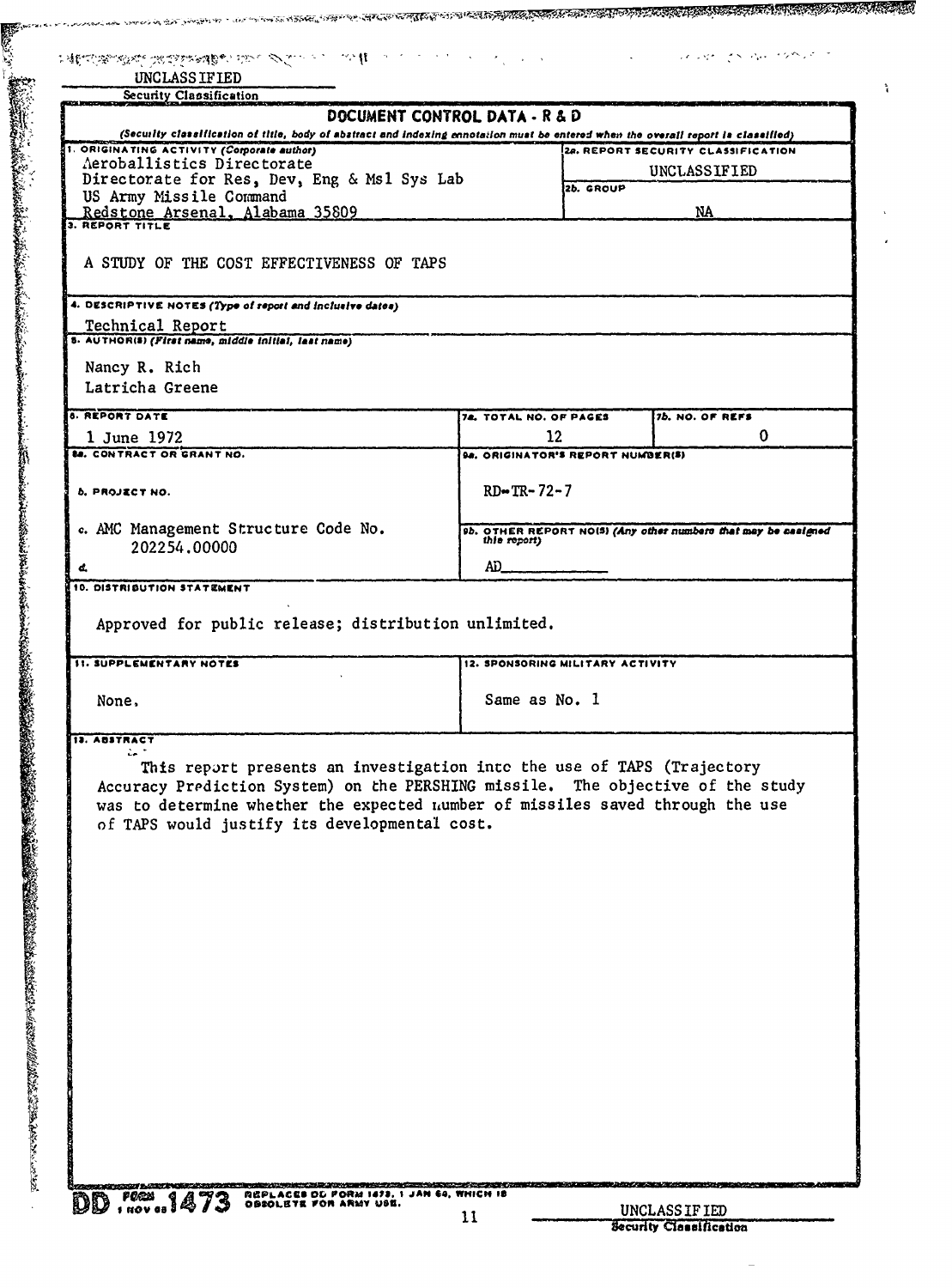<u> Kanada ya Manazi (Katika Manazi Katika Katika Katika Ka</u>  $\mathbb{Z}^{\frac{1}{2}}$ ÷ē ria ve waxa iyo waxa

| UNCLASSIFIED<br>Security Classification |             |     |        |     |                          |    |
|-----------------------------------------|-------------|-----|--------|-----|--------------------------|----|
| $\overline{\mathbf{a}}$ .               | LINK A      |     | LINK B |     | <b>TEMPASY</b><br>LINK C |    |
| <b>KEY WORDS</b>                        | <b>ROLE</b> | WT. | ROLE   | WT. | <b>ROLE</b>              | WΤ |
|                                         |             |     |        |     |                          |    |
| Trajectory Accuracy Prediction System   |             |     |        |     |                          |    |
| PERSHING missile                        |             |     |        |     |                          |    |
| Cost-effectiveness study                |             |     |        |     |                          |    |
|                                         |             |     |        |     |                          |    |
|                                         |             |     |        |     |                          |    |
|                                         |             |     |        |     |                          |    |
|                                         |             |     |        |     |                          |    |
|                                         |             |     |        |     |                          |    |
|                                         |             |     |        |     |                          |    |
|                                         |             |     |        |     |                          |    |
|                                         |             |     |        |     |                          |    |
|                                         |             |     |        |     |                          |    |
|                                         |             |     |        |     |                          |    |
|                                         |             |     |        |     |                          |    |
|                                         |             |     |        |     |                          |    |
|                                         |             |     |        |     |                          |    |
|                                         |             |     |        |     |                          |    |
|                                         |             |     |        |     |                          |    |
|                                         |             |     |        |     |                          |    |
|                                         |             |     |        |     |                          |    |
|                                         |             |     |        |     |                          |    |
|                                         |             |     |        |     |                          |    |
|                                         |             |     |        |     |                          |    |
|                                         |             |     |        |     |                          |    |
|                                         |             |     |        |     |                          |    |
|                                         |             |     |        |     |                          |    |
|                                         |             |     |        |     |                          |    |
|                                         |             |     |        |     |                          |    |
|                                         |             |     |        |     |                          |    |
|                                         |             |     |        |     |                          |    |
|                                         |             |     |        |     |                          |    |
|                                         |             |     |        |     |                          |    |
|                                         |             |     |        |     |                          |    |
|                                         |             |     |        |     |                          |    |
|                                         |             |     |        |     |                          |    |
|                                         |             |     |        |     |                          |    |
|                                         |             |     |        |     |                          |    |
|                                         |             |     |        |     |                          |    |
|                                         |             |     |        |     |                          |    |
|                                         |             |     |        |     |                          |    |
|                                         |             |     |        |     |                          |    |
|                                         |             |     |        |     |                          |    |
|                                         |             |     |        |     |                          |    |
|                                         |             |     |        |     |                          |    |
|                                         |             |     |        |     |                          |    |
|                                         |             |     |        |     |                          |    |
|                                         |             |     |        |     |                          |    |

を受けていることで、そのことで、このことで、このことに、そのことが、行政などのことになっていることが、いっということになっています。 こうしょうけんこう アイディア タータバ そうでん そうでん こうしょう こうしょう しゅうしょう こうしょう こうしょう こうしょう こうしょう こうしょう こうしょう

 $\frac{1}{2}$  $\frac{1}{2}$ 

 $\frac{1}{2}$  $\lambda$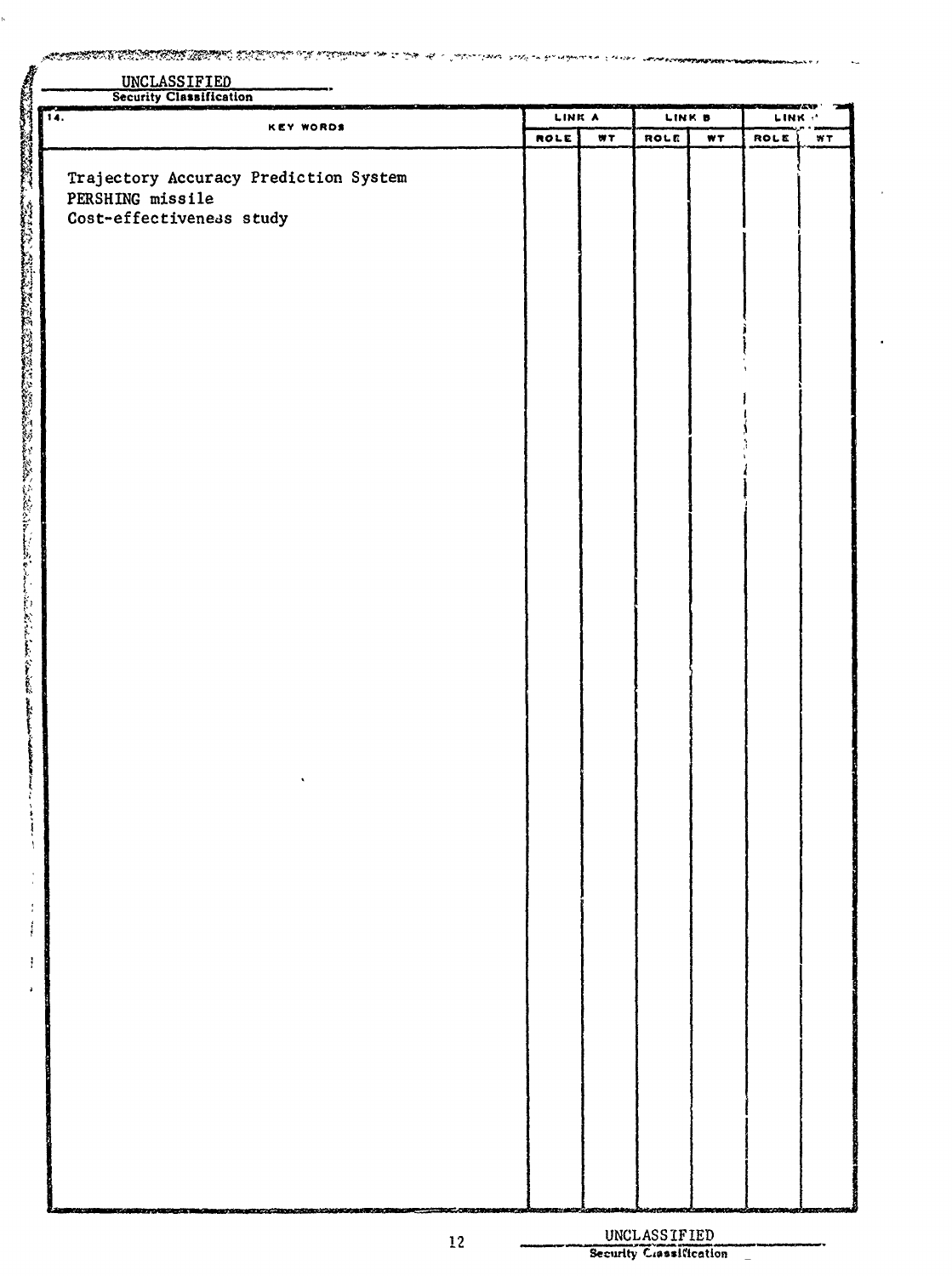in a module on an ruleng ungage

**のことをすることに、「アンドランド」の「アンドランド」ということをすることになるようになっているのです。** 

j

 $\mathcal{I}$ Ŵ

والمناقض والمناقض

1 June 1972 **Report No. Report No. RD-TR-72-7** 

 $\ddot{\phantom{0}}$ 

મેખ્યા જિલ્લાની સ્થાપ

修改 

# A STUDY OF **THE** COST EFFECTIVENESS OF TAPS

**by** Nancy R. Rich and Letricha Greene

AMC Management Structure Code No. 202254,00000

*Approved for public release; distribution unlimited.*

Aeroballistics Directorate Directorate for Research, Development, Engineering and Missile Systems Laboratory U.S. Army Missile Command Redstone Arsenal, Alabama 35809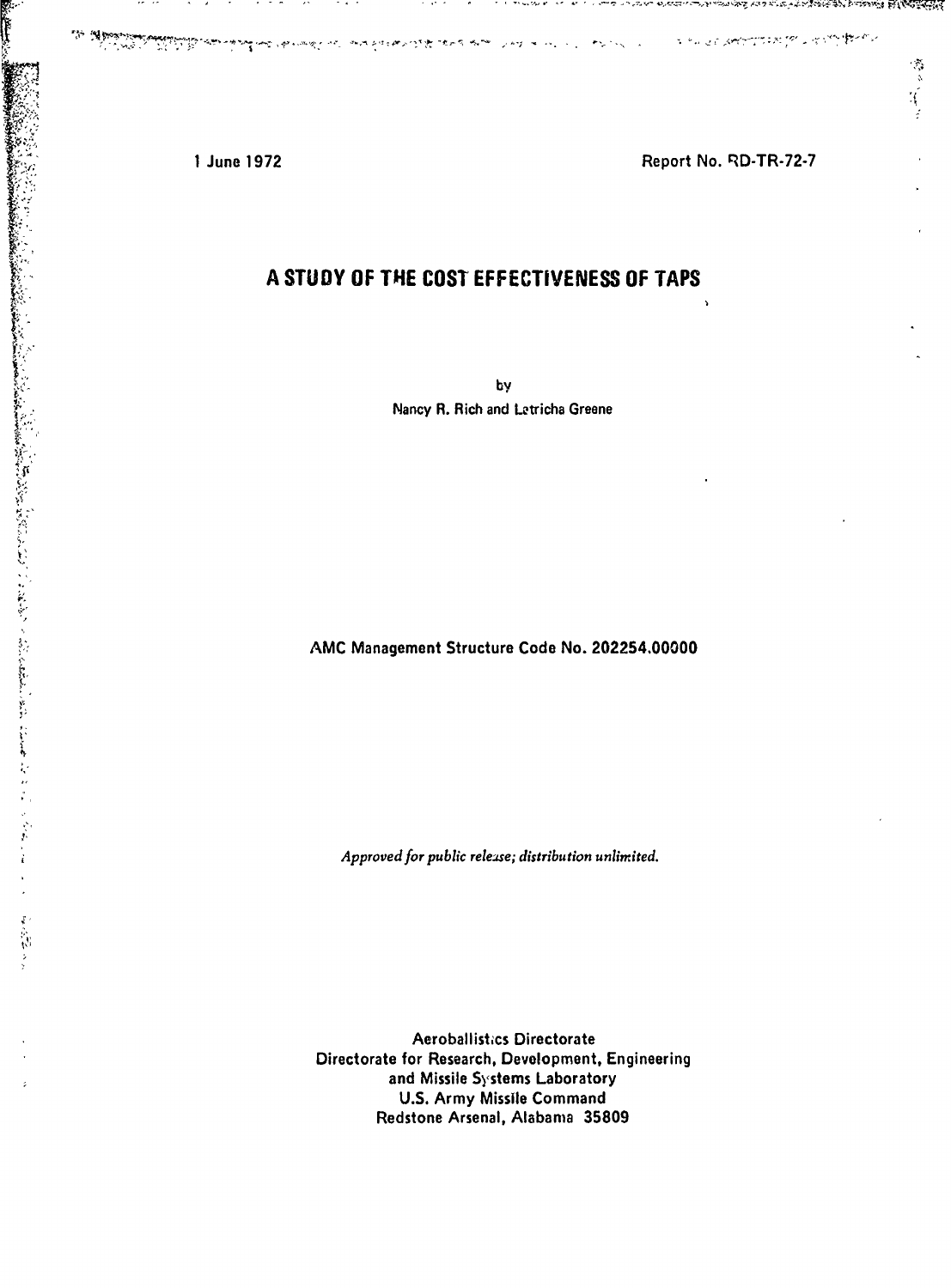## ABSTRACT

ANY METHOD COST PARKETING IS

**All Contractions of the State of Contractions of the Contractions** 

This report presents an investigation into the use of TAPS (Trajectory Accuracy Prediction System) on the PERSHING missile. The objective of the study was to determine uhetler the expected number of missiles saved through the use of TAPS would Justify its developmental cost.

## ACKNOWLEDGMENT

The authors wish to acknowledge the able guidan.e provided by Mr. Carl A. Pinyerd, formerly of the PERSHING Project Of'ice. Appreciation is also given to Mr. Albert S. Graham, Directorate for Research, Development, Engineering and Missile Systems Laboratory, and to Mr. James L. Flinn, of the PERSHING Project Office, for their review of and suggestions for the report,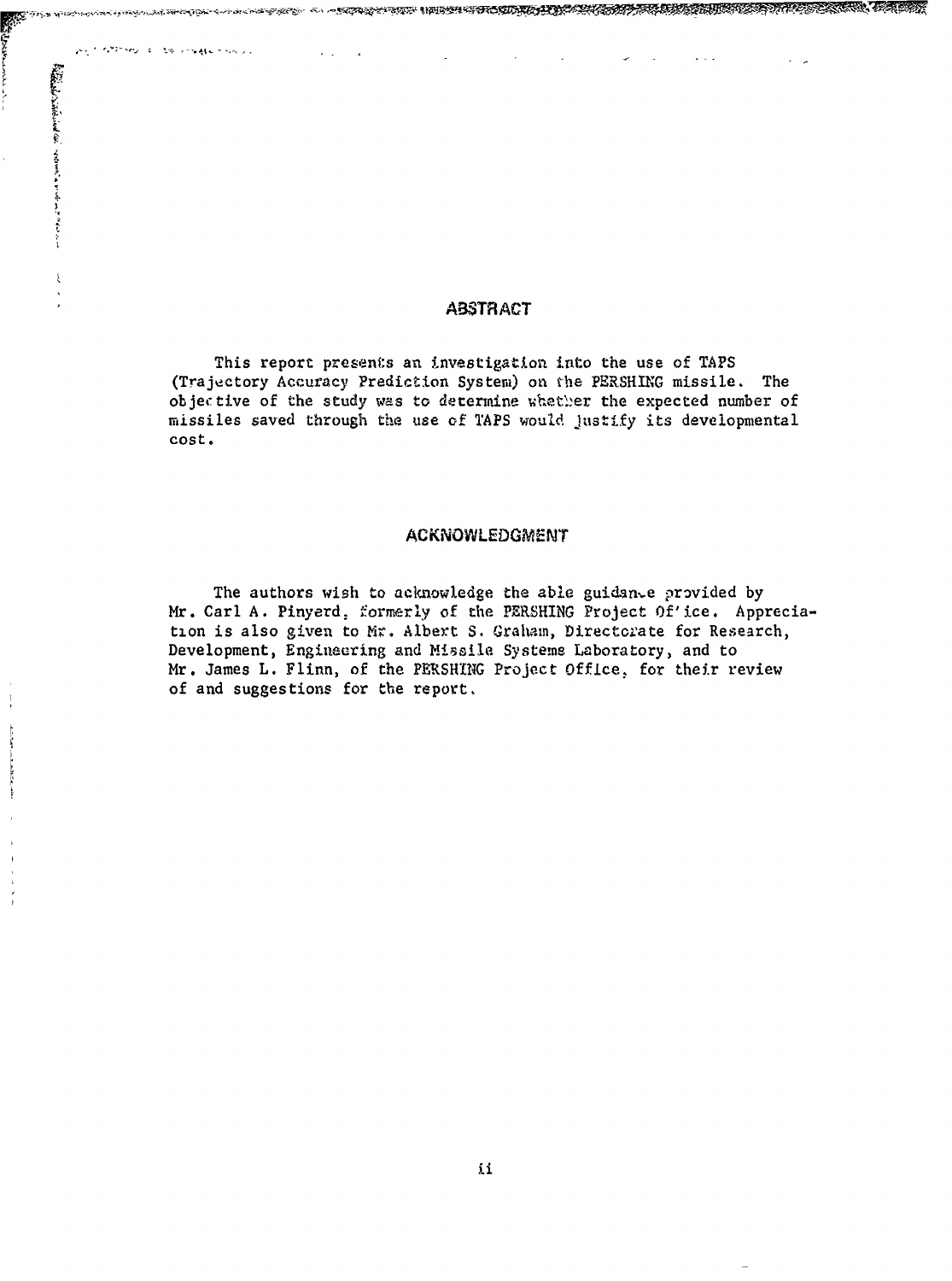## **CONTENTS**

SENTAN TAHUN KANANG KANANG KANANG KANANG KANANG KANANG KANANG KANANG KANANG KANANG KANANG KANANG KANANG KANANG<br>KANANG KANANG KANANG KANANG KANANG KANANG KANANG KANANG KANANG KANANG KANANG KANANG KANANg KANANg KANANg KANAN

5

| C. Probability of a Successful Mission. 2 |  |
|-------------------------------------------|--|
|                                           |  |
| E. Cost Effectiveness Calculations5       |  |
|                                           |  |

يها الاناليجان المتعاشر المراجع

পদ্ম স্থা*ৰ প্ৰস্তুত্বিক বু*দ্ধি হৈছে

Page

<u>ang Samudi</u>

**のことに、このことに、このことに、このことに、このことに、このことに、このことに、このことに、このことに、このことに、このことに、このことに、このことに、このことに、このことに、このことに、このことに、このことに、このことに、このことに、このことに、このことに、このことに、このことに、このことに、このことに、このことに、このことに、このことに、このことに、このことに、このことに、このことに、このことに、このことに、このことに、このこ**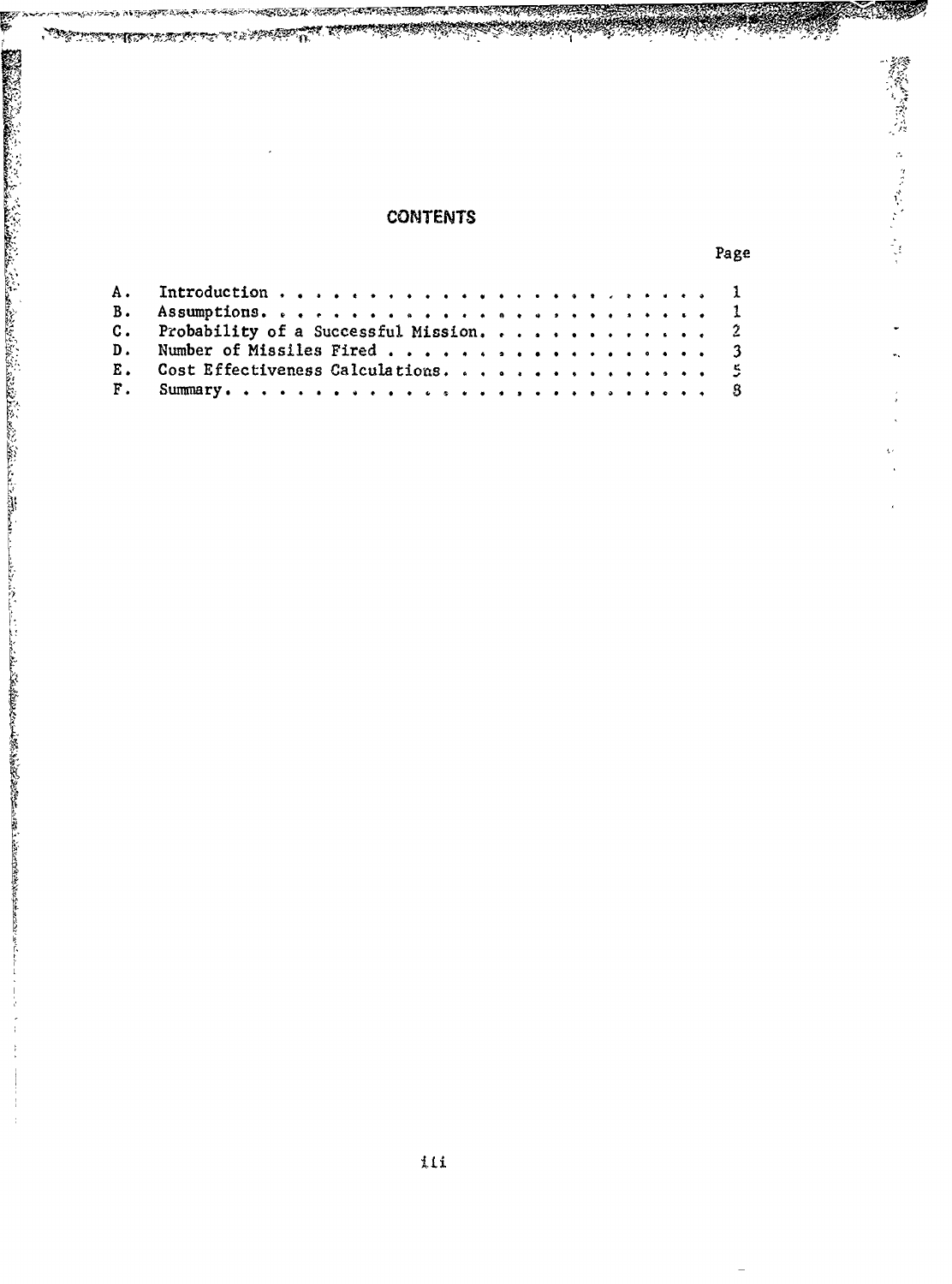## NOTATIONS

a na mara na matang katang ang mga mga karabang ang mga mga managa na na mga na mang na mangang na mang ang man

 $\cdot$ 

| EN                          | Expected total number of missiles fired                                                |
|-----------------------------|----------------------------------------------------------------------------------------|
| ET                          | Expected total number of targets killed                                                |
| M                           | Number of missiles available for the target                                            |
| $N_{\rm M}$                 | Number of M-missile targets                                                            |
| $P_{fb}$                    | Probability that a flight will be bad, i.e., fail to<br>destroy the target             |
| $P_{fg}$                    | Probability that a flight will be good                                                 |
| $P_{S}$                     | Probability of successfully destroying the target                                      |
| $\rm ^{P}$ tbg              | Probability that TAPS will call a flight good when it<br>is a bad flight               |
| $\mathbf{P}_{\texttt{tgg}}$ | Probability that TAPS will call a flight good given that<br>it is indeed a good flight |
| X                           | Probability that TAPS will not call a flight good                                      |

 $\frac{1}{\sqrt{2}}$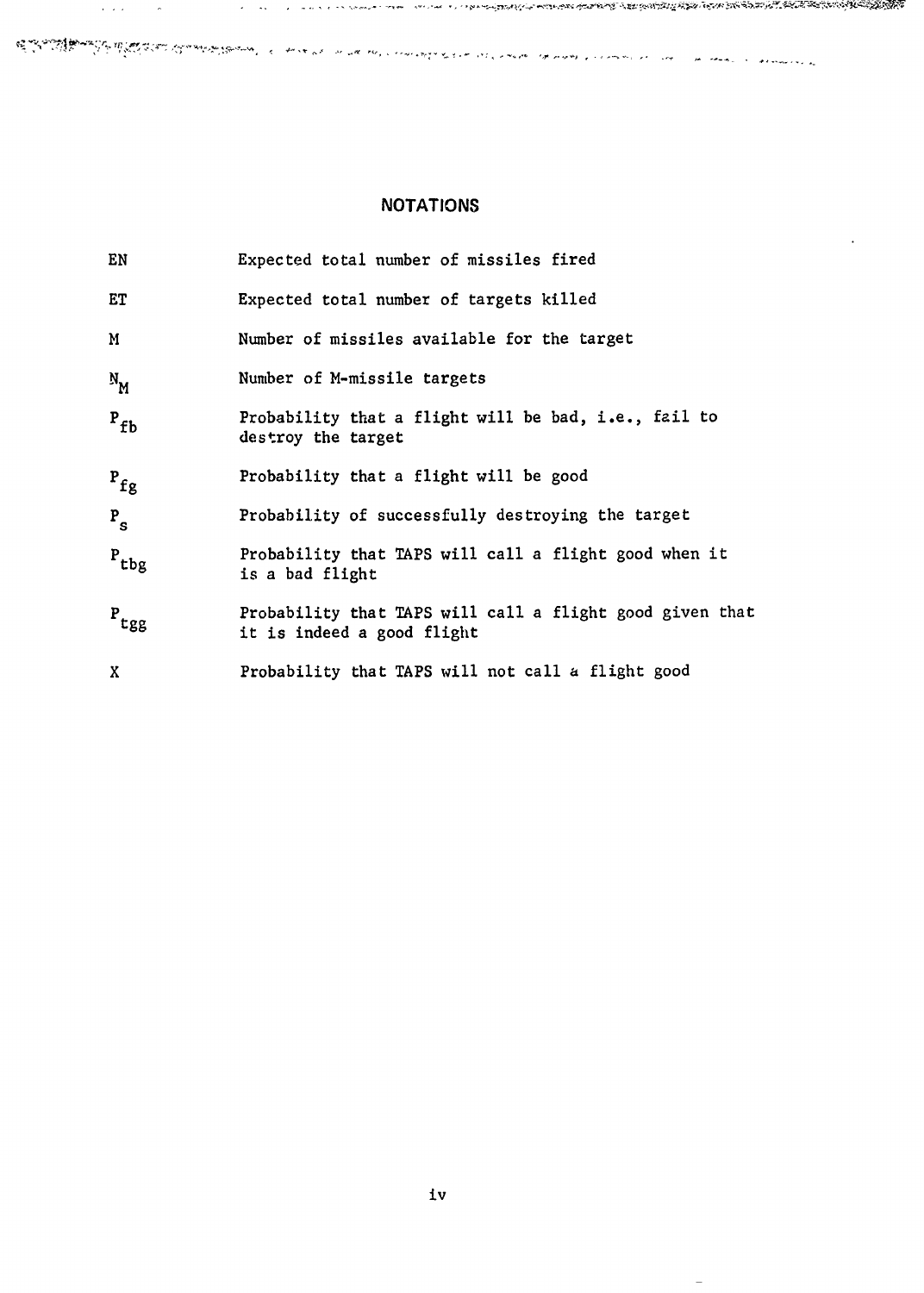## **A STUDY** OF THE **COST EFFECTIVENESS** OF **TAPS**

 $\mathbf{v}_{\rm{out}}$ 

 $\sqrt{1-\sqrt{1-\lambda}}$  ,  $\sqrt{1-\lambda}$ 

## **A. INTRODUCTION**

经控制的 经利用 化二氢化二氢化二氢

ţ.

And the second complete that is a control of the complete of the complete of the complete of the complete of the complete of the complete of the complete of the complete of the complete of the complete of the complete of t

 $\frac{1}{\sqrt{2}}$  $\bar{\zeta}$ 

The PERSHING Project Office is currently investigating the feasibility of a new telemetry package, the Trajectory Accuracy Prediction System (TAPS). This report gives the results of a cost effectiveness study of the system.

The purpose of TAPS is to supply missile performance information to the launch point. When the position of the missile at the time of warhead separation has been determined, TAPS transmits a signal indicating whether the boost phase was within Lolerance. This information is used in the decision of whether or not another missile should be fired. For a given set of targets with the minimum probability of kill specified for each target, the expected number of missiles needed will be smaller with the TAPS system than without it. For TAPS to be economically advantageous, the expectea savings in missile costs must be greater than the cost of developing TAPS.

### B. **ASSUMPTIONS**

The following assumptions were made throughout this paper.

- **1)** The probability that any one missile will destroy the target is constant from missile to missile and is not affected by whether or not TAPS is present.
- 2) The various probabilities associated with TAPS are constant from system to system.
- 3) The target will be totally destroyed by one successful missile and completely unaffected by a failure,
- 4) After the research and development on **T.APS** is completed, the cost of installing the telemetry package on each missile will not significantly change the cost of the missile.
- 5) The targets are independent.
- 6) If the boost phase is within tolerance, the missile will be successful.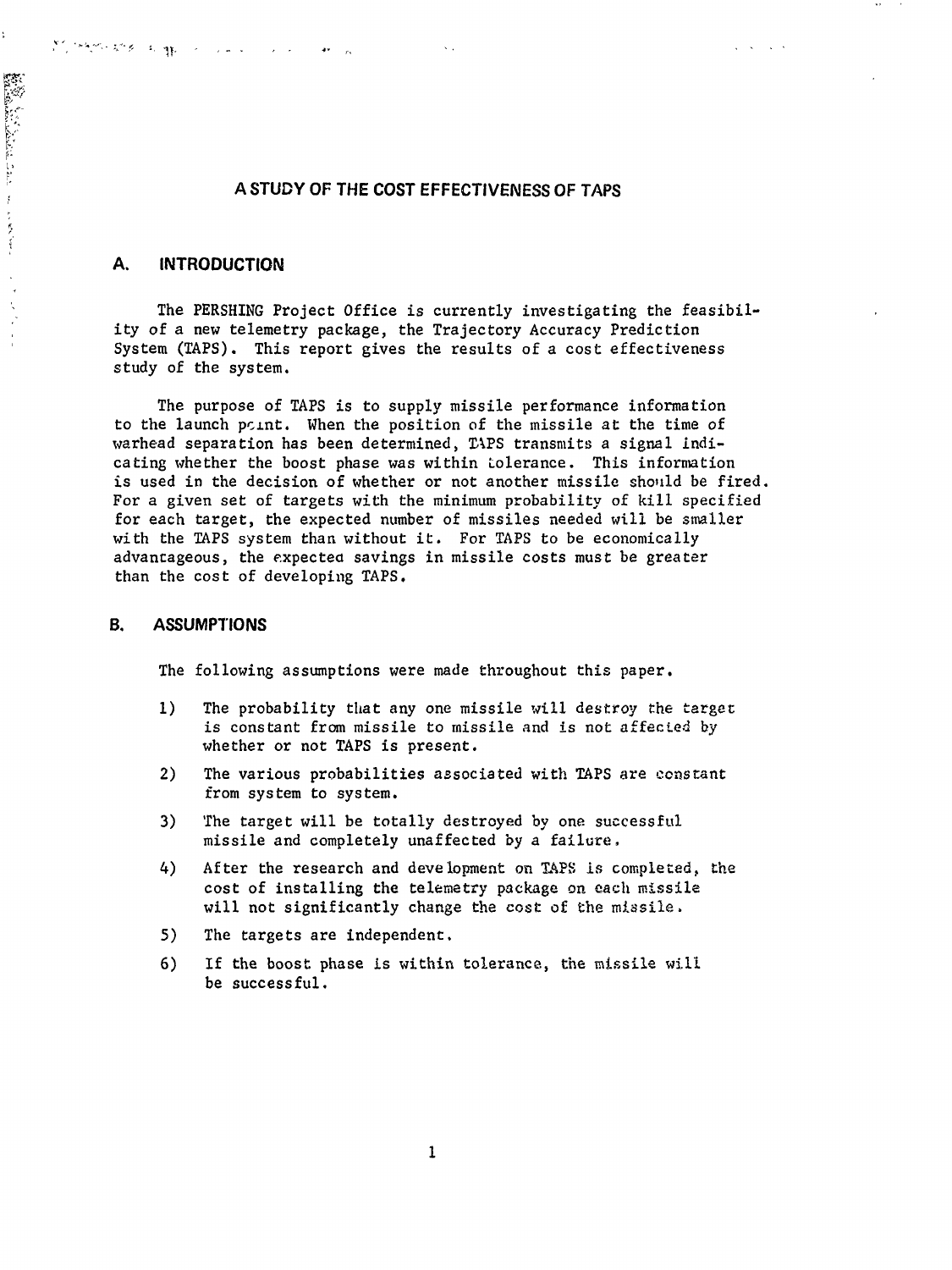### **C.** PROBABILITY OF **A SUCCESSFUL MISSION**

Without TAPS, the total number of missiles needed to meet the minimum kill probability requirements of a target are fired at the target. With TAPS installed, it is assumed the following procedure will be used: one round is fired; if and only if TAPS does not report that the flight was good, another missile is fired; if and only if TAPS does not report that missile was good, another round is fired. This procedure is repeated until either TAPS reports a good missile or all of the rounds available for the target have been fired.

\$@q&\%@@Z^\$\$@@`QX\$W@@Z`^}^\\@@@Z^@@Z^{Z`@@Z^{\$@@@Z^\

Thus, with TAPS installed, when one missile is available for a target the probability of a successful mission is simply the probability that the one round will be good  $(P_{f\sigma})$ . With two missiles available, the probability of a success with TAPS is the sum of the probability that the first flight is successful  $(P_{fg})$  plus the probability that the first flight is a failure  $(P_{fb})$  and TAPS does not say it is good  $(1-P_{thg})$  and the second flight is a success  $(P_{fg})$ . When three missiles are available, the probability of killing the target is the probability of killing it with either of the first two missiles plus the probability that the first two missiles will be bad  $\left({\rm P}_{\sigma_{\bf b}}\right)^2$  and TAPS will not call them good  $(1-P_{tbg})^2$  and the third missile will be good  $(P_{fg})$ . Therefore, with M missiles available for a target, the probability of successfully destroying the target with TAPS is

> **M<sub>-1</sub> 1** i l.th  $P_{s, TAPS, M} = P_{fg} \sum_{i=0}^{D} P_{fb}^{T} \left(1 - P_{tbg}\right)^{T}$  (1)

or

》。「一个人的人的人的人的人的人的人的人,我们就会在这个人的人的人,我们的人的人的人,我们的人们,我们的人们,我们就会在这个人的人,我们就会不是,我们的人的人,我们是不是,我们的人的人,我们的人,我们

Sales Allen Brown and Control

$$
P_{g, TAPS, M=1} = P_{fg}
$$
  

$$
P_{g, TAPS, i=2} = P_{fg} + P_{fg} \left(1 - P_{tbg}\right) P_{fg}
$$
  

$$
P_{s, TAPS, M=3} = P_{f_o} + P_{ft} \left(1 - P_{tbg}\right) P_{fg} + P_{fb}^2 \left(1 - P_{tbg}\right)^2 P_{fg}
$$

If TAPS has not been installed and M missiles are fired at one  $t_{-1}$ . , then the probability of a successful mission is one minus the probability that all M flights vill fail, or

$$
P_{s, no TAYC, M} = 1 - P_{fb}^{M}
$$
 (2)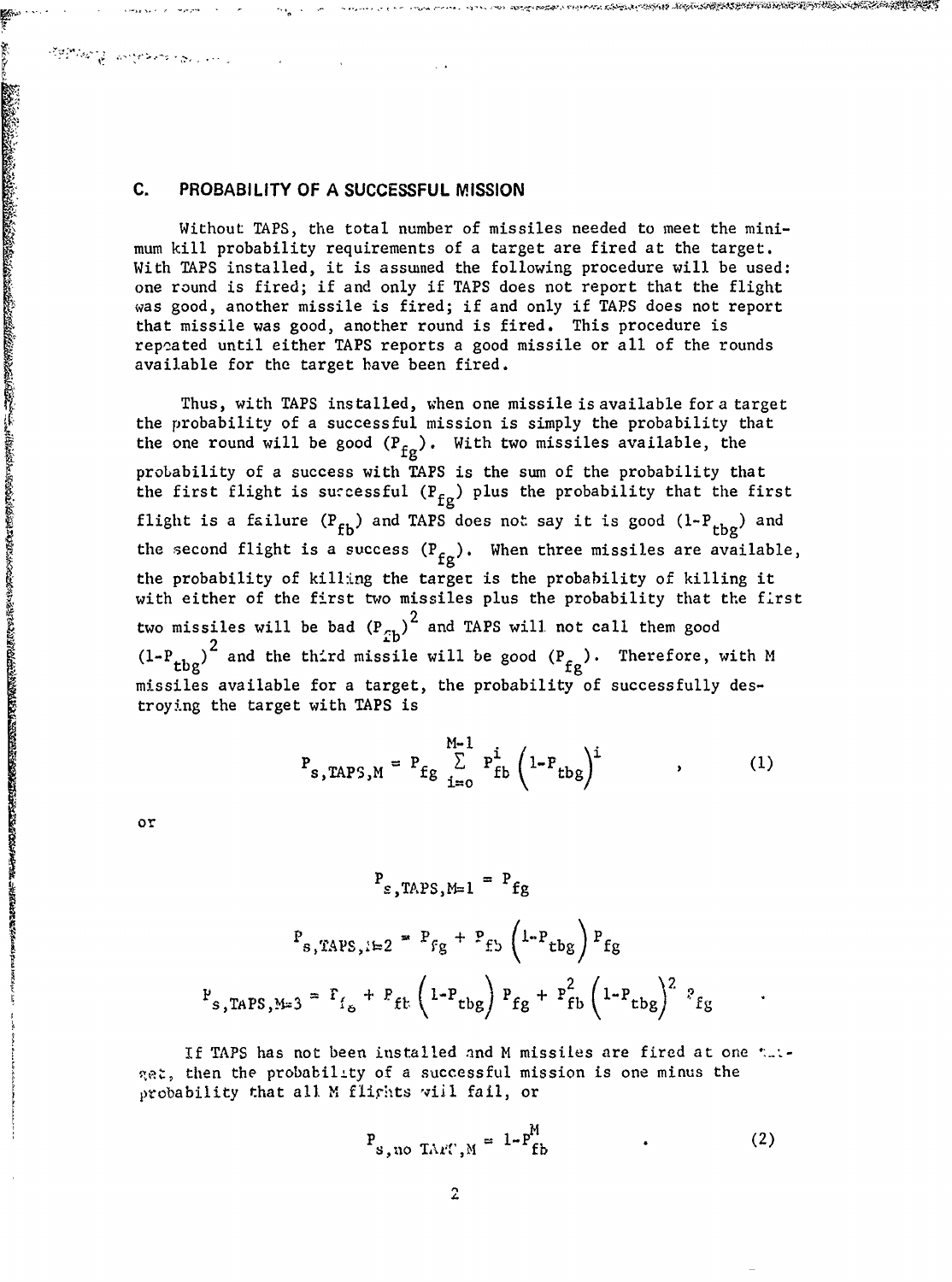With the probability of a successful mission calculated for each target, the expected number of targets killed, ET, for either the with-TAPS or without-TAPS case, may be found by

$$
ET = P_{s, M=1} N_1 + P_{s, M=2} N_2 + \cdots + P_{s, M=M} N_M
$$

where  $P_{s,M}$  is the probability of a successful mission using Eq. (1) or **Eq.** (2), respectively.

#### **D. NUMBER** OF **MISSILES** FIRED

AND CONTRACTORS AND CONTRACTORS AND CONTRACTORS CONTRACTORS

医子宫内

 $\bar{t}$  $\frac{1}{2}$ 

てんりじょし しゃしき しょうこく

 $\overset{\rightarrow}{\mathbf{t}}$ The state of

CARRIA CALLAND, ALLAND, INC.

For the general case, assume that M missiles are available for a target and TAPS is used. The first missile is always fired, and the second is fired when TAPS does not report the first flight as good. The probability that TAPS reports the first missile as good is  $P_{fg}P_{tgg}$  +

**fg** tgg **\*fb~** Therefore, X, tbK j,-obability that TAPS does not report the first flight as good, i APS either is silent or reports a bad flight, is

$$
X = 1 - \left( P_{fg} P_{tgg} + P_{fb} P_{tbg} \right) \qquad (3)
$$

 $\cdot$ 

Thus X is rhe probability that the second round is fired. The third round is fired when the first and second rounds are not reported by APS as good flights, so the probability of the third round being fired is  $x^2$ . Similarly, the probability that the Kth round is fired is  $x^{K-1}$ .

If only one missile is available  $(M=1)$ , one missile will be fired with probability 1.0. For  $M > 1$ , the probability of firing exactly K missiles with TAPS is

**Proof fire exactly K misciles of M**
$$
\begin{cases}\nX^{K-1} - X^K, \quad 1 \leq K \leq M-1 \\
X^{M-1} \quad , \quad K=M\n\end{cases}
$$

Then, with TAPS, for a one-missile target

$$
Prob(1 \text{ missile is used}) = 1.0
$$
 ;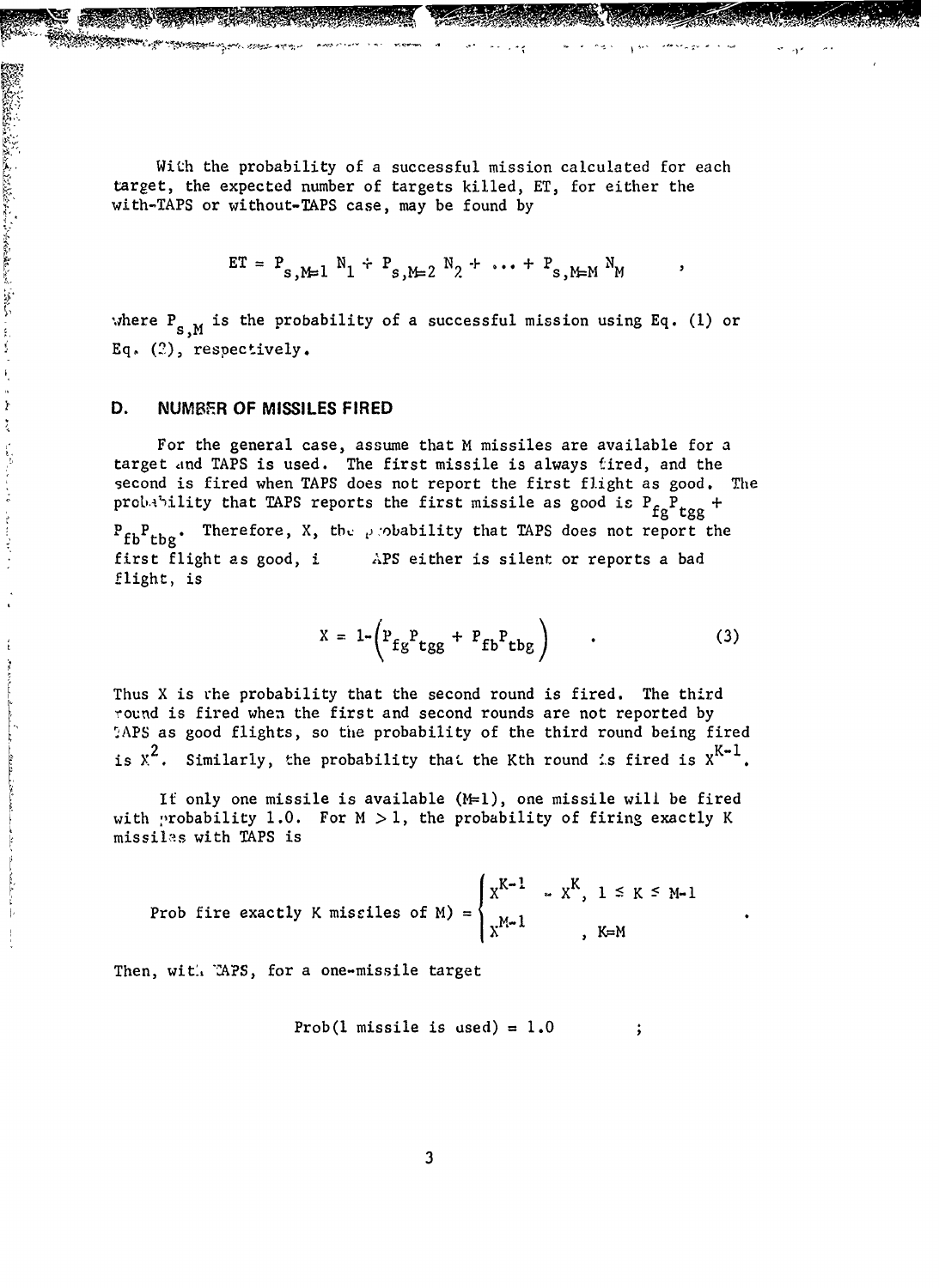for a two-missile target

Prob(exactly 1 missile is used) = 
$$
1-x
$$

and the control of the control of the state of the control of the control of the control of the control of the

 $\mathbf{r}$ 

 $\overline{\phantom{a}}$ 

 $\ddot{\cdot}$ 

$$
Prob(exactly 2 missiles are used) = X ;
$$

for a three-missile target

Prob(exactly 1 missile is used) =  $1-X$ 

Prob(exactly 2 missiles are used) =  $X-X^2$ 

Prob(exactly **3** missiles are used) = *X2*

and so on.

For an M-missile target, the expected number of missiles fired,  $EN_{M}$ , with TAPS is

$$
EN_{M, TAPS} = 1(1-X) + 2(X-X^2) + ... + M(X^{M-1}) = 1 + X + X^2 + ... + X^{M-1}
$$

Where TAPS is r.ot used the expected number of missiles fired is simply the number of missiles available for the target.

For the total target array of  $N_M$  M-missile targets, the expected total number of missiles fired, EN, with TAPS, is

$$
EN_{TAPS} = N_1 EN_1 + N_2 EN_2 + \dots + N_M EN_M
$$

For example, if there are  $N_1$  one-missile targets,  $N_2$  two-missile targets, N<sub>3</sub> three-missile targets, and no targets requiring more than three missiles each, the expected total number fired with TAPS is

$$
EN_{TAPS} = N_1 + N_2 (1 + X) + N_3 (1 + X + X^2)
$$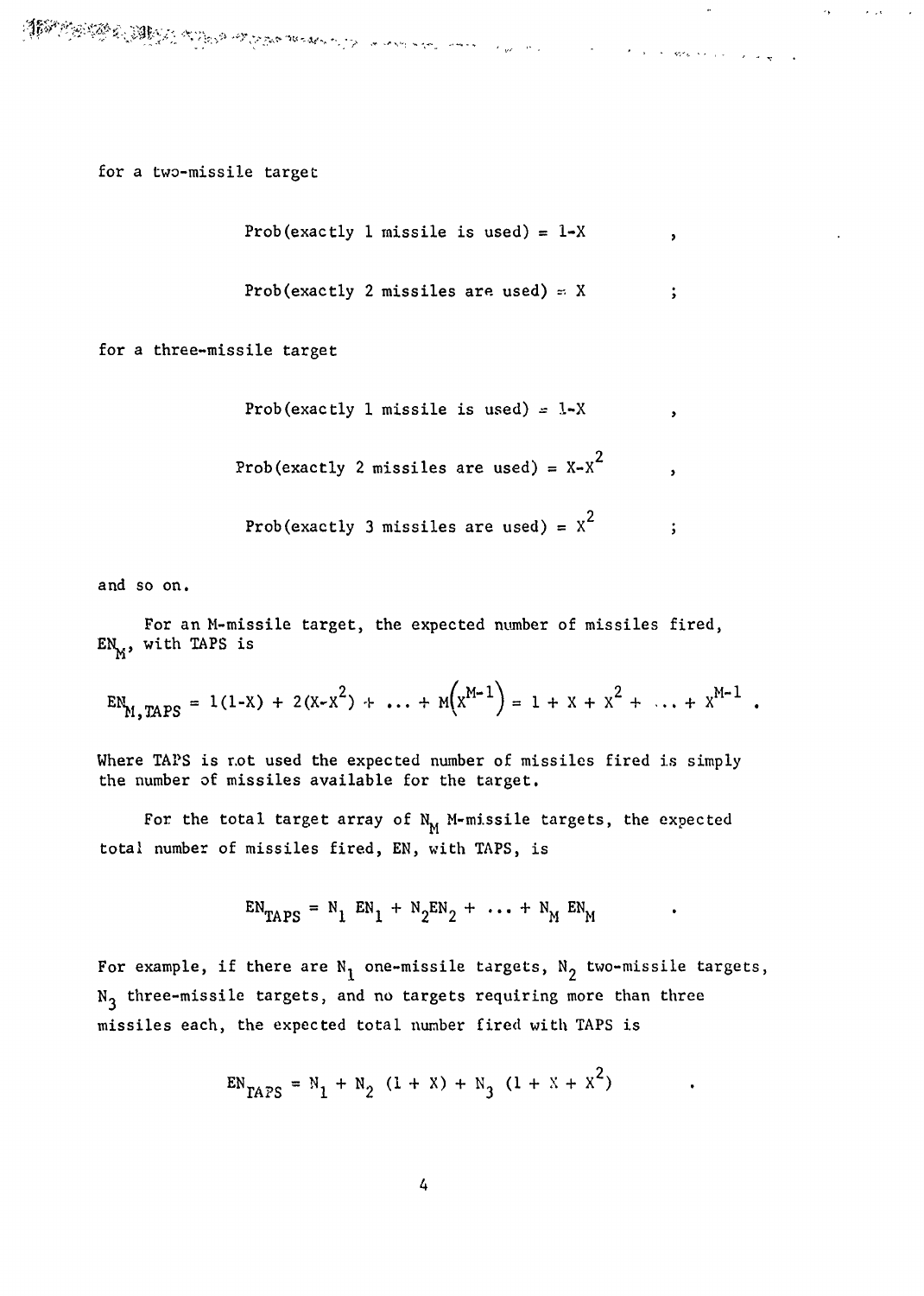Without TAPS, the expected total number is exactly the number of missiles available, or

$$
EN_{\text{no TAPS}} = N_1 + 2N_2 + 3N_3
$$

A THE COMPANY OF THE PARTIES OF THE COMPANY

Therefore, the expected savings in missiles due to the installation of TAPS is a decreasing function of X, the probability that TAPS will not call a missile good.

#### **E. COST EFFECTIVENESS CALCULATIONS**

وتوجه المخالفة المخالف والمعتمد المتناقص

<u>یک تام اور و</u>ی در

 $\mathcal{M}=\sum_{i=1}^n \frac{1}{2}$ 

**™**™™<del>™™™™™™™™™</del>

Examples of calculations using the formulas developed in the preceding sections are described below. The fullowing constant values were selected for these particular examples.

- 1) Probability that a flight will be good,  $P_{f\alpha}$ , is 0.90.
- 2) Probabilit 'hat TAPS will call a good flight good,  $P_{i}$  i  $0.80.$
- 3) Probability that TAPS will call a bad flight good,  $P_{\text{tbg}}$ , is 0.05.
- 4) The unit missile cost, with or without TAPS, is \$750,000. The cost of developing TAPS is  $$1^{\circ},000,000$ . Thus the use of TAPS must be expected to save at least 13.33 missiles for TAPS to be economically advantageous.
- I. Net Savings

Using the above values, the probability that TAPS will not call a flight good is

$$
X = 1 - \left( P_{fg} P_{tgg} + P_{fb} P_{tbg} \right) = 0.275
$$

It is assumed that no more than three missiles will be fired at any one target. The probabilities of a successful mission for one-, two-, or three-missile targets are

$$
P_{s, no \text{ TAPS}, M=1} = 0.900
$$
  
 $P_{s, no \text{ TAPS}, M=2} = 0.9900$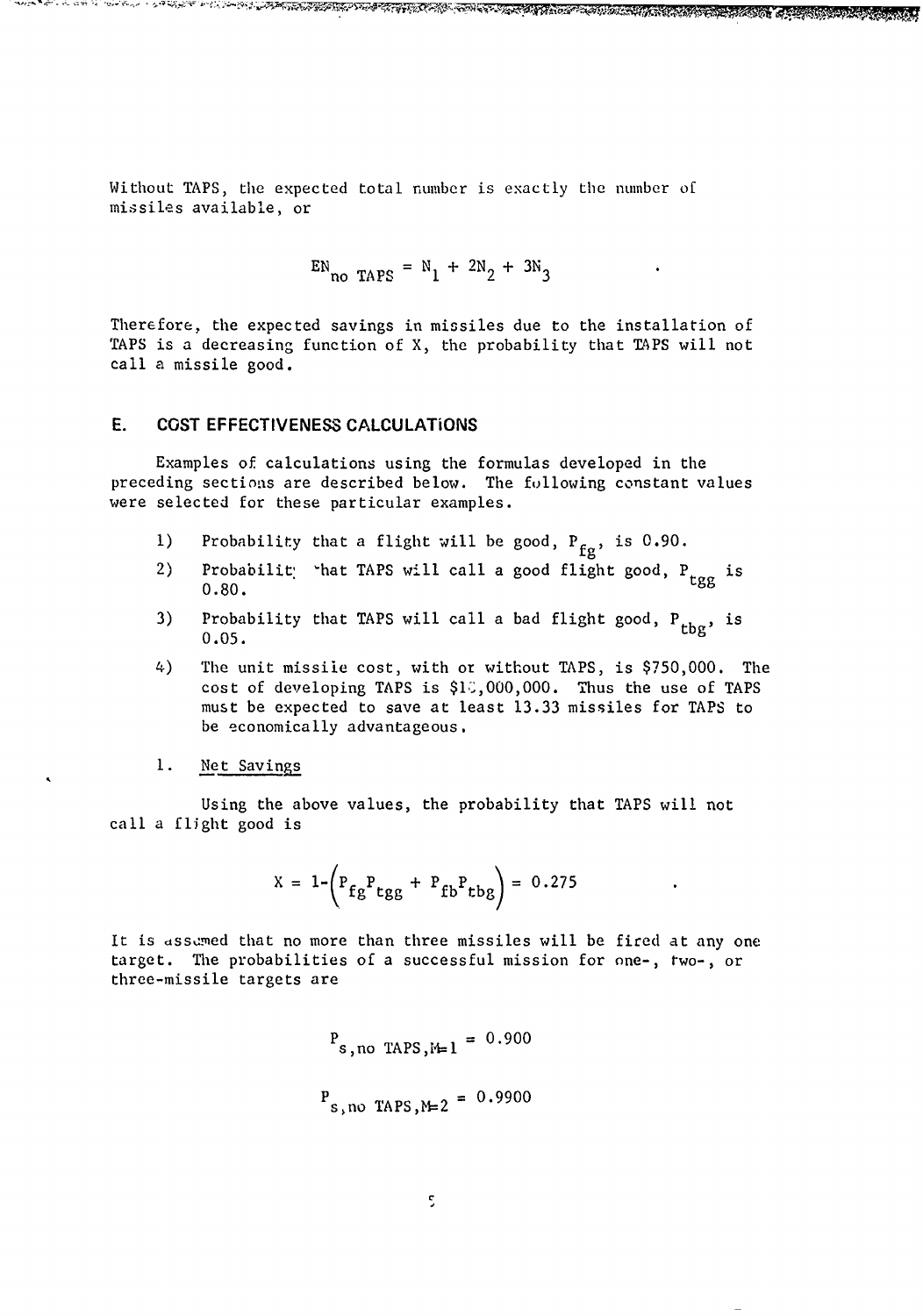$$
P_{s, \text{no TAPS}, M=3} = 0.9990
$$
  

$$
P_{s, \text{TAPS}, M=1} = 0.9000
$$
  

$$
P_{s, \text{TAPS}, M=2} = 0.9855
$$
  

$$
P_{s, \text{TAPS}, M=3} = 0.9936
$$

OSTANOVA SU NATIONALISTI KUNNY JA USAKING KINI TAIKIN TAIKIN TAIKIN KUNING KUNING TAIKIN TAIKIN TAIKIN TUNG KU

With N<sub>1</sub> one-missile targets, N<sub>2</sub> two-missile targets, and N<sub>3</sub> three-missile targets, the expected number of targets killed, ET is

$$
ET_{\text{no TAPS}} = 0.9000 N_1 + 0.9900 N_2 + 0.9990 N_3
$$

or

$$
ET_{TAPS} = 0.9000 N_1 + 0.9855 N_2 + 0.9936 N_3
$$

The expected number of missiles used is

$$
EN_{\text{no TAPS}} = N_1 + 2N_2 + 3N_3
$$

or

المستقد فكالا المحاولة بالعاري والتقديم المستعد المتقا

$$
EN_{TAPS} = N_1 + 1.275 N_2 + 1.351 N_3
$$

TAPS will be cost effective when the expected net savings

E(net savings) =  $$543,750 \text{ N}_2 + $1,237,031 \text{ N}_3 - $10,000$ 

has a positive value. The region in which TAPS is expected ro effect a cost reduction is shown in Fig. **1.** The expected net savings as a function of  $N_2$ , for various values of  $N_3$ , shown in Fig. 2.

To illustrate a net savings calculation, consider an array of **<sup>100</sup>**targets divided as follows: 60 targets, each with a minimum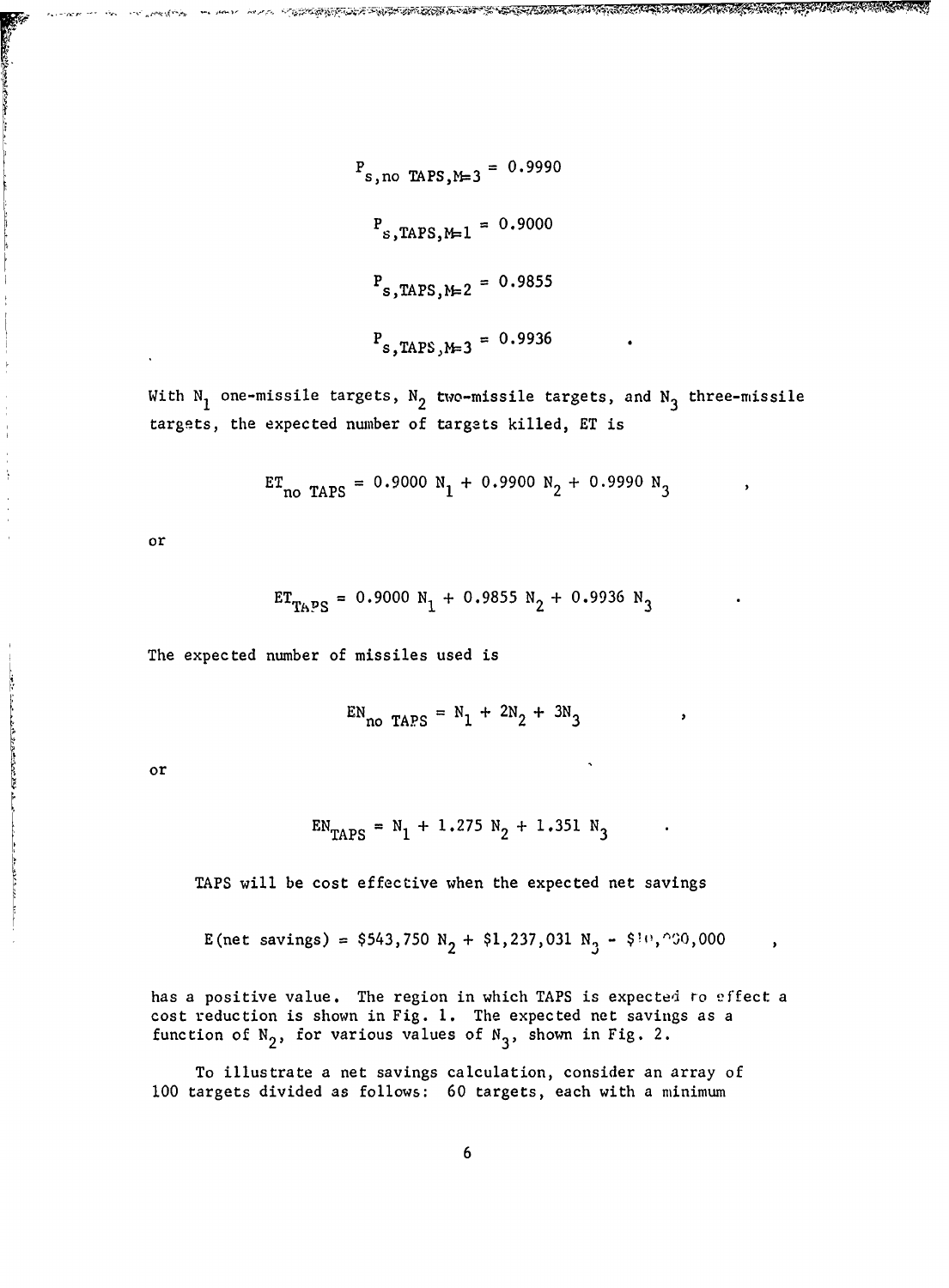![](_page_14_Figure_0.jpeg)

 $\bullet$  and  $\bullet$  and  $\bullet$ 

マチケル

イスル

i mezikari kultur birçin tazan da bazan bazan bazan baz

بمجانب <u>المواجهة</u>

þ.

**Eldridge** 

![](_page_14_Figure_1.jpeg)

![](_page_14_Figure_2.jpeg)

Figure 2. Expected savings from TAPS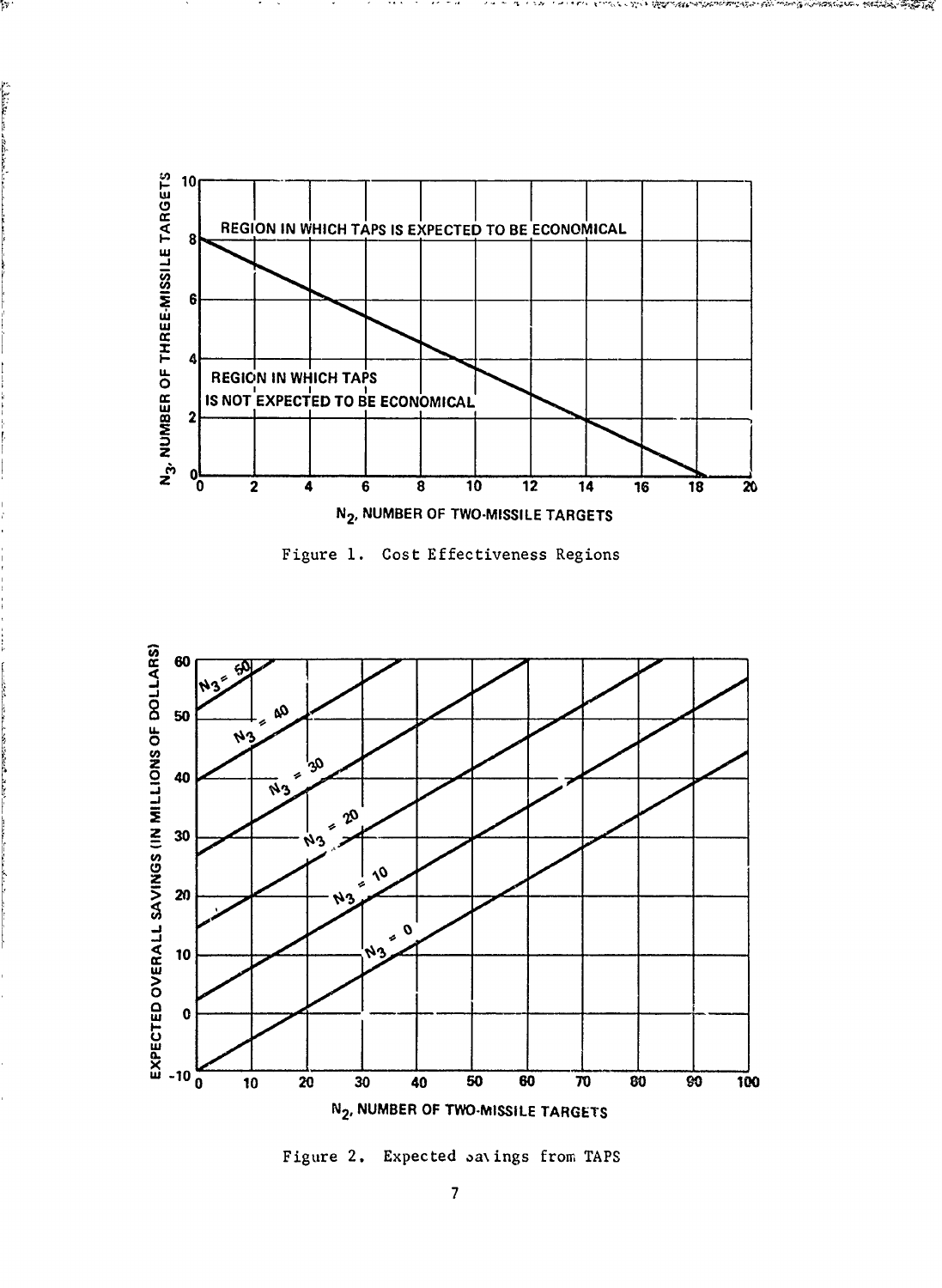probability **ef** kill of 0.90; 30 targets, each with minimum probability of kill of 0.95; and **10** targets, each with a probability of kill of 0.98. For this case there are 60 one-missile targets and 40 twomissile targets. If TAPS is not used, 140 missiles will be fired; with TAPS, the expected number of missiles used is **111,** and the expected net savings is \$11,750,000.

#### 2. Additional Considerations

It should be noted that the discussion has centered on expected numbers of missiles used and not upon the number that should be manufactured. Due to the randomness of the number of missiles that would be fired and the high risk entailed by a shortage, the number of missiles should be greater than the number expected to be used. The minimum "safe" number of missiles deployed depends upon the arrangement of the launch sites. For instance, if each of the two-missile targets in the above example requires a corresponding launch site, then two missiles must be set up at each site. Along with the 60 missiles for the one-missile targets, this would result in a total of 140 missiles manufactured although only **I11** are expected to be used. On the other hand, if all of the missiles are located in one launch site, then the number can be reduced. For the above target array there is a 0.9999 probability that only 123 missiles will be used. Thus, if every missile can be assumed to be in working condition at the time of firing, only 123 missiles need be manufactured.

On the other hand, if a fixed number of missiles are manufactured, the use of TAPS would permit the designation of alternate, secondary targets. Those missiles allocated to but not required for the primary targets could be fired at secondary targets. Thus, for a given number of missiles, the use of TAPS would increase the expected number of targets destroyed.

#### F. SUMMARY

To determine whether TAPS would be expected to be cost effective for a particular target array, the following steps should be taken:

**1.** Obtain the best available estimates of the probability of a good flight  $(P_{fg})$ , the probability that TAPS will call a good flight good  $(P_{\text{tgg}})$ , and the probability that TAPS will call a bad flight good (P<sub>tbg</sub>). Evaluate the cost of a missile and the developmental cost of 'rAPS.

2. Calculate the probability that TAPS will not call a flight good (X) and the probability of successful missions with and without